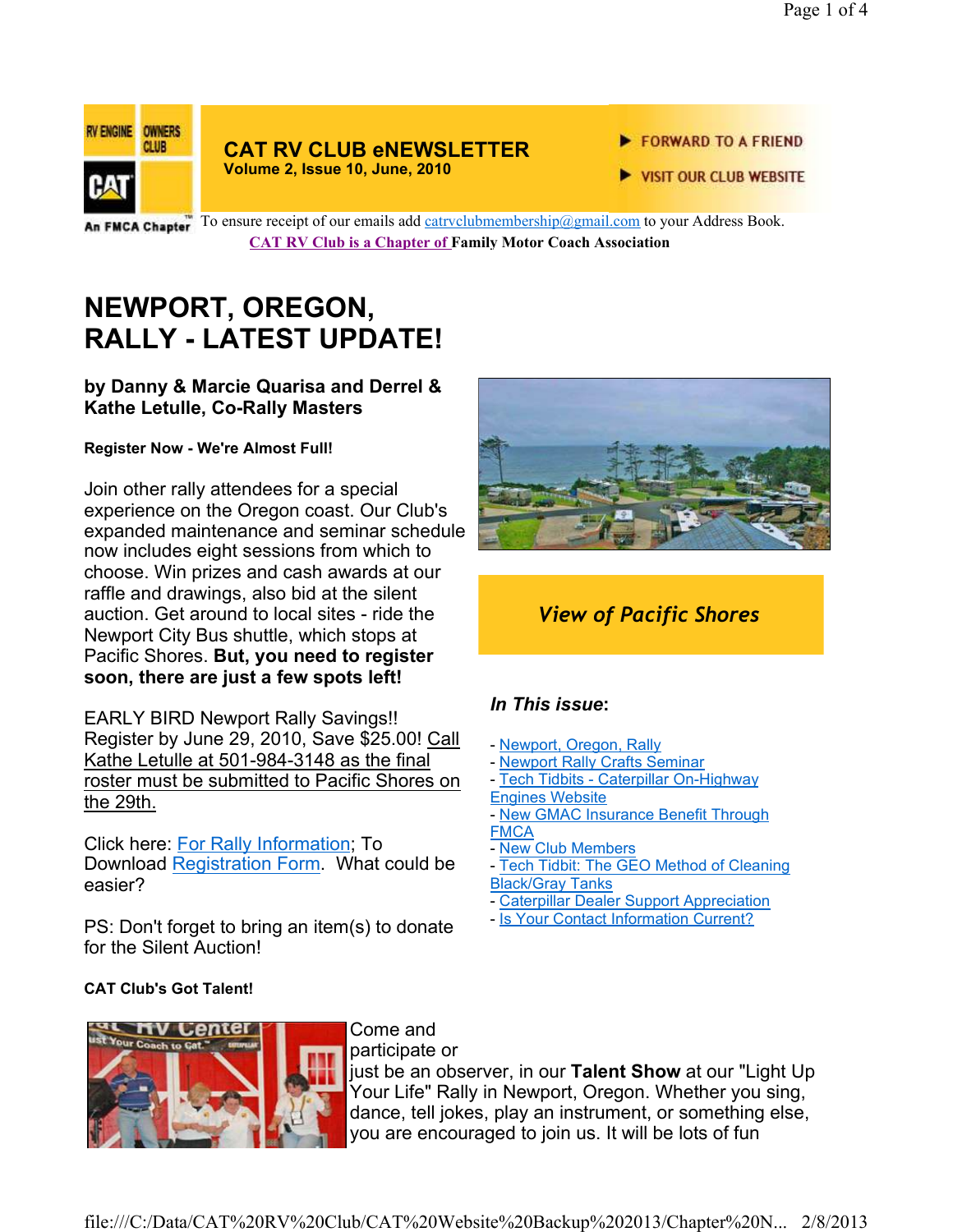CAT Club's Got Talent!

whether a participant or an observer. Let's find out if the

Go to index

#### **CRAFTS SEMINAR By Dianne Wolfe, Newport Rally Crafts Seminar Leader**



We're looking forward to getting creative with our Olive Oil Bottle Project! We will be making olive oil bottles as the craft at the Oregon Rally. But, the design for each bottle will be your own creation, so start thinking of your own individual design, and join us.

Return to Index

#### **TECH TIDBITS - CATERPILLAR ON-HIGHWAY ENGINES WEBSITE**

#### **by Brett Wolfe, President Emeritus and Yahoo Discussion Group Moderator**

A valuable website we want to encourage you to become familiar with is the 'CATERPILLAR ONHIGHWAY ENGINES' Website. This site, sponsored by Caterpillar, shares 10 avenues to valuable information. Our personal favorite is 'Understanding Coach (RV) Performance.' For more information click on READ MORE below to go to the Website.



| Return to Index |                  |  |
|-----------------|------------------|--|
|                 | <b>READ MORE</b> |  |

### **NEW GMAC INSURANCE BENEFIT THROUGH FMCA By Al Vormittag, National Director**



I want you all to know there is a new member benefit. GMAC Insurance has partnered with FMCA to give us specialized insurance protection at exclusive rates. Watch for ads in the upcoming FMCA magazine and on line at FMCA.com. Hope to see many of you at the FMCA 's 84th International Convention on August 11-14, 2010 at the Deschutes County Fair & Expo Center in Redmond, Oregon.

**Return to Index**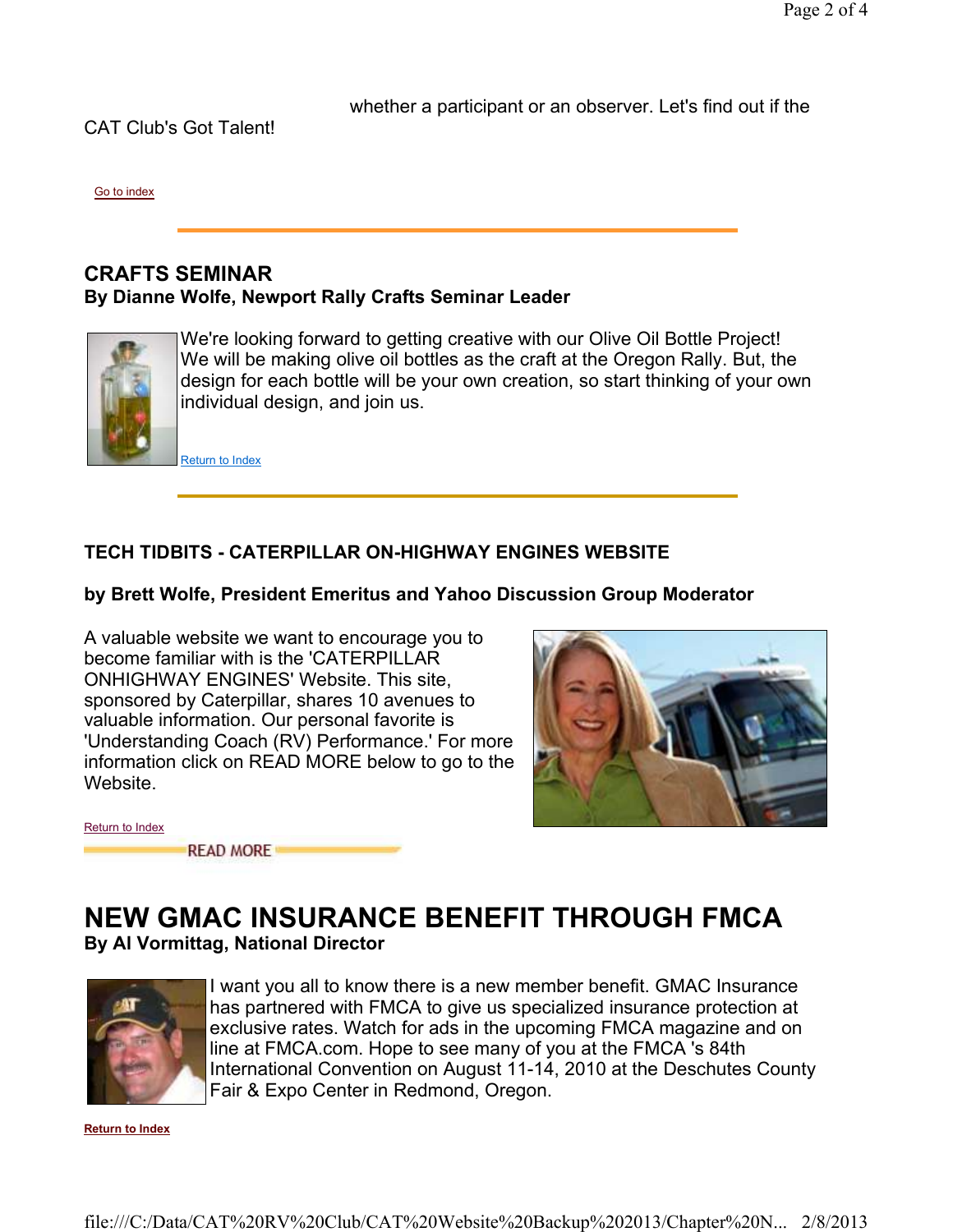#### **NEW CAT RV CLUB MEMBERS**

Please join us in extending a warm Welcome to the following new Club members!

| <b>Name</b>              | City           | State /<br><b>Province</b> |
|--------------------------|----------------|----------------------------|
| John & Julie Barneson    | Coto de Caza   | <b>CA</b>                  |
| Darrell & Mary Lou Bell  | Placerville    | CA                         |
| Norm & Joan Brookhart    | Lake Havasu    | <b>AZ</b>                  |
| Jim & Sharon Dale        | Madison        | <b>SD</b>                  |
| Thomas & Lois Speirs     | Canon City     | <b>CO</b>                  |
| Don & Pat Stein          | Algonquin      | IL                         |
| David & Wendy Tanchak    | Langley        | <b>BC</b>                  |
| <b>Robert Wiedermann</b> | Corpus Christi | <b>TX</b>                  |
| Robert & Judy Williams   | Kenbridge      | VA                         |
| Michael & Lee Womack     | <b>Nokomis</b> | FL                         |

Return to Index

#### **TECH TIDBITS - THE GEO METHOD OF CLEANING BLACK/GRAY TANKS by Brett Wolfe, President Emeritus and Yahoo Discussion Group Moderator**



The GEO Method uses softened water and laundry detergent to clean gray and black water tanks. Buy Calgon Water Softener because it dissolves quickly in water. Cheaper water softeners work just as well but dissolve more slowly. You'll find it with or near the laundry detergent products at the supermarket. Dissolve two (2) cups of the water softener in a gallon of hot water. Pour the solution down the drain into each empty tank. If you normally use a water softener on fresh tank water, you can skip the

addition of the Water Softener product. Add a cup of laundry detergent to the black (commode) water tank only, at the same time you add water softener. This will help clean the tank. Then use the tank(s) normally until full and drain/flush normally. The gray water tanks should already contain soap through normal use. The water softener makes the solid waste let go from the sides of the tanks.

If you've ever taken a shower in softened water you know that after rinsing the soap from your body your skin will feel slick. That's because all the soap rinses away with soft water.